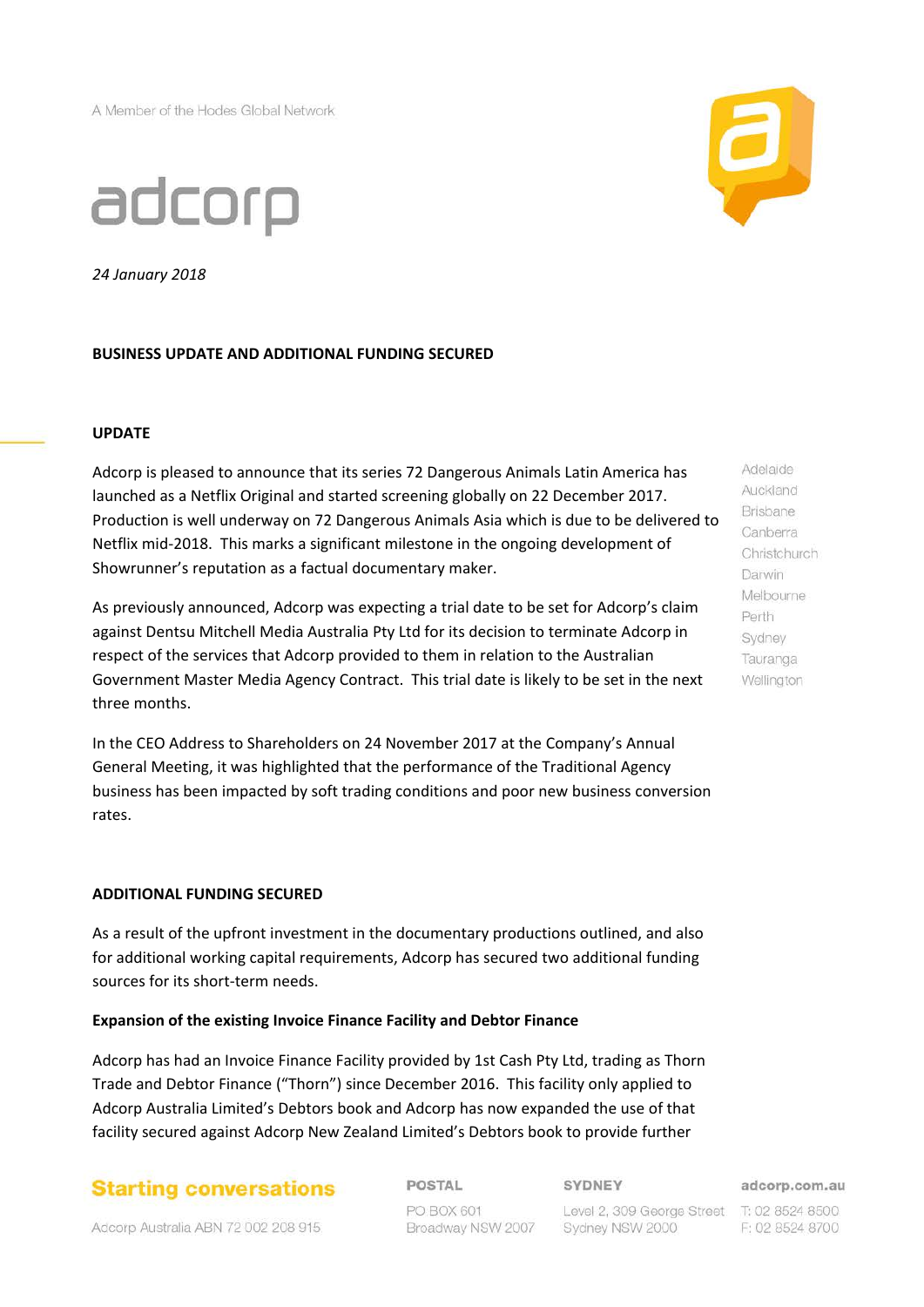A Member of the Hodes Global Network

# adcorp

working capital capacity as required. The increased facility comprises of two elements, both commencing 25 January 2018:

- 1. Increased advance rate on debtors ledger for an eight week period expected to generate approximately \$0.2m additional funding;
- 2. \$0.2m short term loan repayable on or before 27 April 2018.

Whilst this additional funding expires by 27 April 2018, a Deed of Subordination requires Thorn to be repaid before Millennium Company Pty Ltd ATF The Rodwell Trust (see below) and therefore Adcorp expects to repay the additional funding to Thorn out of normal operating cash flow by 12 March 2018.

## **Related Party Loan**

Adcorp has secured a short-term \$0.5 million loan ("Loan Facility") from Millennium Company Pty Ltd ATF The Rodwell (New Millennium) Trust (ACN 169 798 798) ("the Lender"), a company associated with Adcorp's major shareholder and Chairman, Ian Rodwell. This loan will be used if required to fund working capital. An interest rate of 12% pa applies to the loan.

The Loan Facility is to be secured by a second ranking security in favour of the Lender ("Security"). As this is a related party loan, Adcorp sought and received a waiver of ASX Listing Rule 10.1 ("Waiver") to allow the Security to be granted without obtaining Shareholder approval under ASX Listing Rule 10.1. Subject to obtaining the consent of its first secured lender, Thorn, the Company intends to grant the Security to the Lender as soon as practicable. Drawdown of the Loan is subject to the Security being granted.

The Company will, if requested by the Lender, seek shareholder approval under Listing Rule 10.1 for the Security. If shareholder approval is obtained, the Waiver falls away as it is no longer required. If Shareholder approval is not obtained, the Security can remain in place but the Lender, on an event of default by the Company under the Loan Facility, is bound by the condition (a) below which prohibits it acquiring any interest in the Company's assets through exercising its rights under the Security.

The Waiver is subject to the following conditions:

a) if an event of default occurs and the Lender exercises their rights under the Security, neither the Lender nor any of their associates can acquire any legal or beneficial interest in an asset of the Company or its subsidiaries in full or part satisfaction of the Company's obligations under the Security, or otherwise deal

## **Starting conversations**

**POSTAL** 

#### **SYDNEY**

PO BOX 601 Broadway NSW 2007

Level 2, 309 George Street T: 02 8524 8500 Sydney NSW 2000

adcorp.com.au

F: 02 8524 8700



Auckland **Brisbane** Canberra Christchurch Darwin Melbourne Perth Sydney Tauranga Wellington

Adelaide

Adcorp Australia ABN 72 002 208 915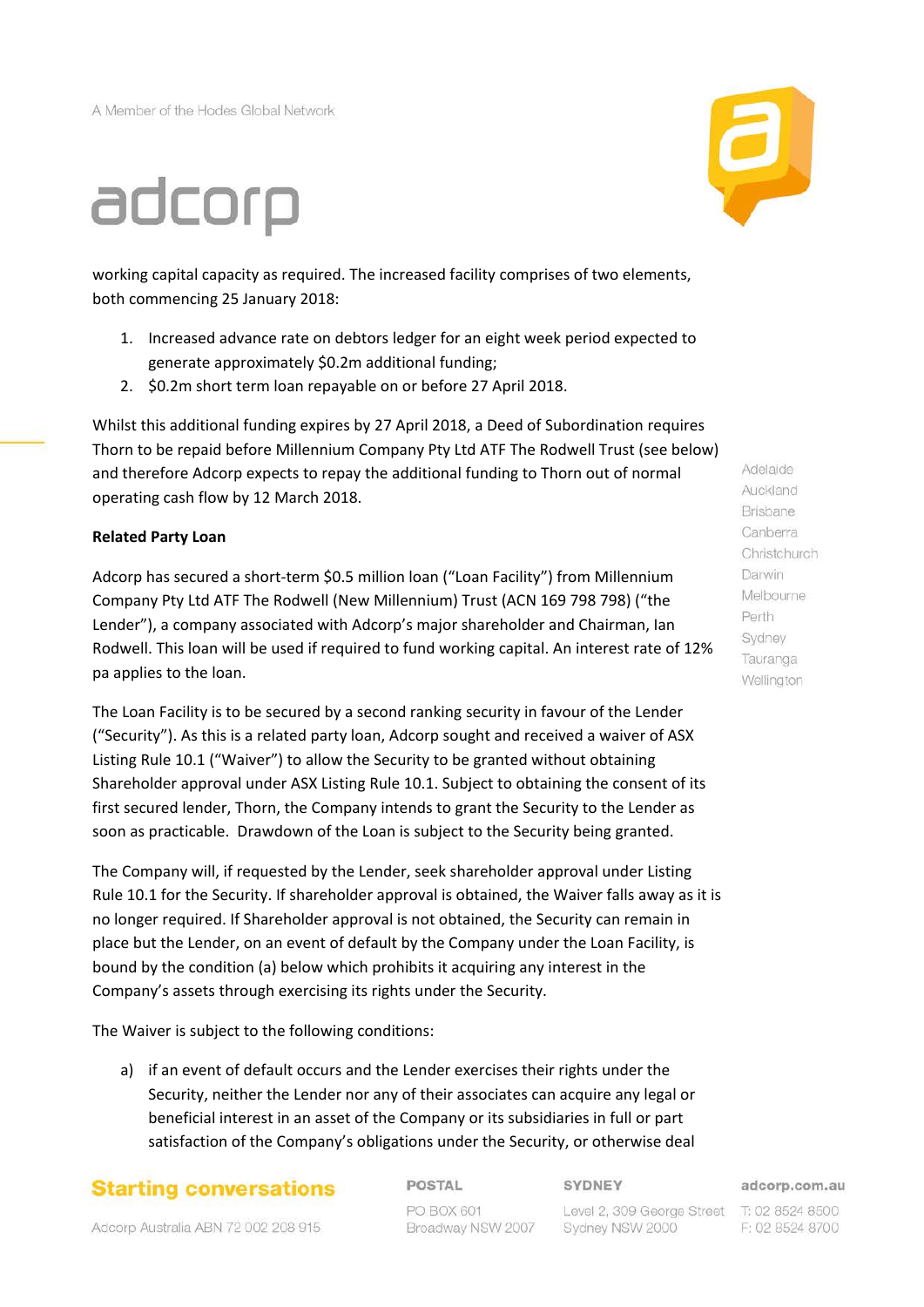

# adcorp

with the assets of the Company or its subsidiaries, without the Company first having complied with any applicable listing rules, including listing rule 10.1, other than as required by law or through a receiver, or receiver or manager (or analogous person) appointed by the Lender exercising their power of sale under the Security and selling the assets to an unrelated third party on arm's length commercial terms and conditions and distributing the cash proceeds to the Lender or any of its associates in accordance with their legal entitlements;

- b) a summary of the material terms of the Security must be made in each annual report of the Company during the term of the Security;
- c) any variations to the terms of the Security which is not a minor change, or which is inconsistent with the terms of the Waiver, must be subject to shareholder approval;
- d) the Company and the Lender must seek to discharge the Security when the funds advanced to the Company are repaid, or, if it is not discharged, seek shareholder approval for the continuation of the Security for any further period; and
- e) the Company must immediately release to the market an announcement which sets out the terms of the Waiver and the transaction, and:
	- i. the Company's plans with respect to the repayment of the funds advanced under the Loan Facility, and discharge of the Security, including the timeframe within which it expects the repayment and discharge to occur; and
	- ii. a statement of the reasons why the Company has chosen to obtain a financial accommodation from a listing rule 10.1 party rather than a lender that is not a related party, and the steps the Company's board has taken to satisfy itself that the transaction is being entered into on arms' length terms and is fair and reasonable from the perspective of the Company's shareholders.

Under the terms of the Loan Facility, the Company intends to drawdown the Loan Facility on 29 January 2018 (subject to the Security being entered into) and has agreed to repay all of the outstanding Loan Facility by 12 March 2018. The Company may repay all or part of the outstanding Loan Facility early without penalty. The Company expects to repay the Loan Facility out of its normal operating cash flow and discharge the Security shortly thereafter.

## **Starting conversations**

## POSTAL

SYDNEY

adcorp.com.au

Adcorp Australia ABN 72 002 208 915

PO BOX 601 Broadway NSW 2007

Level 2, 309 George Street T: 02 8524 8500 Sydney NSW 2000

F: 02 8524 8700

Adelaide Auckland **Brisbane** Canberra Christchurch Darwin Melbourne Perth Sydney Tauranga Wellington